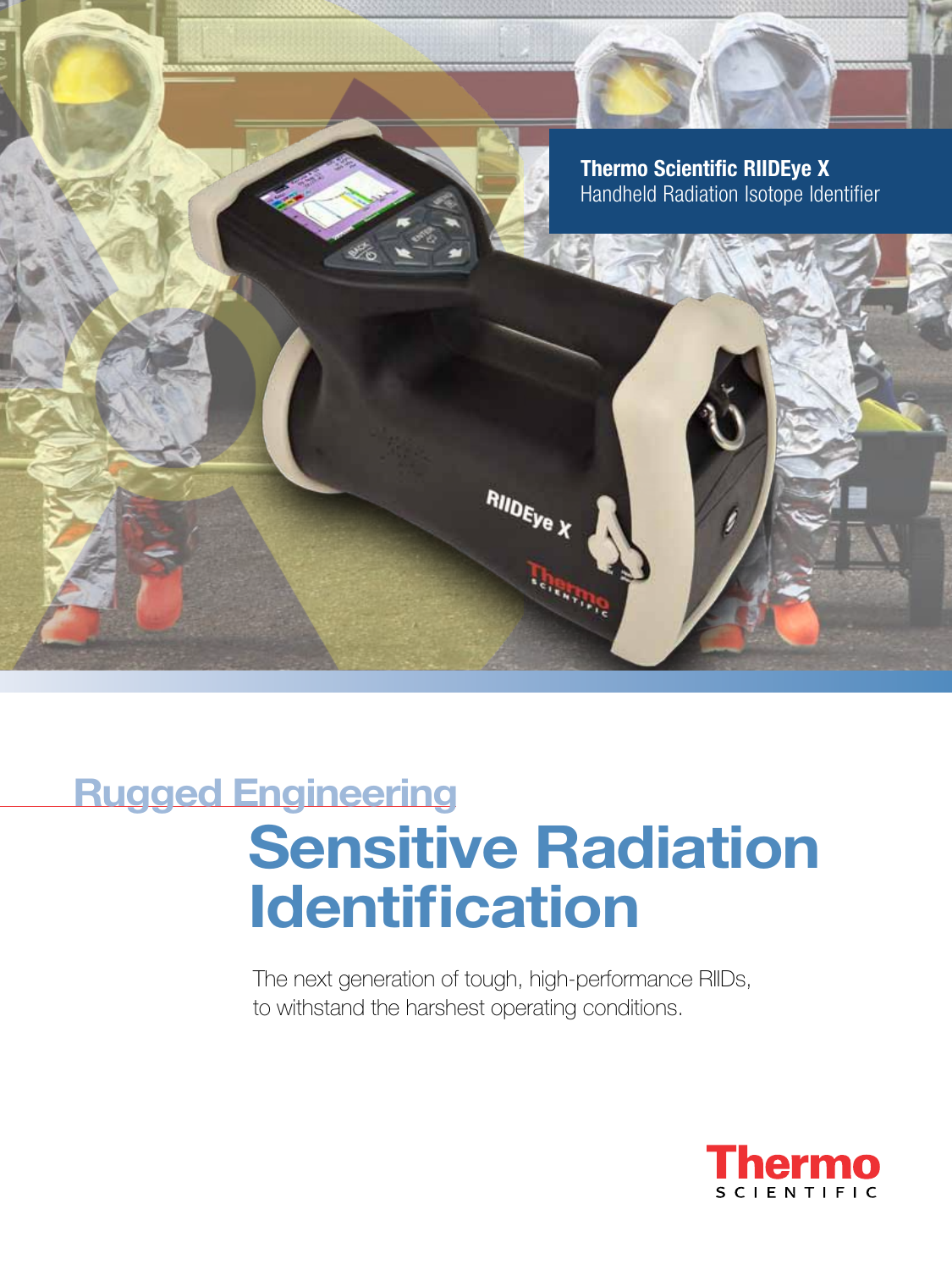# RIIDEye X

## The Quickest Identification For The Fastest Response - Even Under Extreme Conditions

When it comes to radiation, it's critical to know the exact isotope and precise dose rate of the radioactive material to quickly initiate a plan of action.

#### The Thermo Scientific™ RIIDEye™ X Handheld Radiation Isotope Identifier

does just that. Its patented Quadratic Compression Conversion (QCC) technology provides the industry's fastest, most accurate real-time gamma source and isotopic identifications. All of the data is displayed in an easy-to-read, full-spectrum color-coded interface, so you and your team can respond immediately. Whatever the scenario. Whatever the environment.

**ALLIDEV** 

## Rugged Design

- **Example Rubber Shock Absorbers**
- $\blacktriangleright$  IP 65 rating
- $\blacktriangleright$  Temperature shock resistant
- $\triangleright$  Withstands drops up to 1 meter
- $\blacktriangleright$  Easily decontaminated

 $\triangleright$  Oversized Display Generates clear, high-resolution readings, even in direct sunlight

> $\blacktriangleright$  Intuitive Interface Expedites learning and increases functionality

▶ One-Hand Operation Designed for real-life field work

 $\blacktriangleright$  Lightweight Ergonomic design promotes long-term usage

 $\blacktriangleright$  Raised Buttons Tactile compression enables gloved operation of control pad

Excellent Neutron Detection New CLYC detector provides He-3 performance without He-3

> $\blacktriangleright$  Proven Performance Tested compliance to ANSI N42.34-2006 standard for handheld RIIDs

▶ Removable Memory Card Allows for reachback and further analysis

▶ Low Maintenance Costs With built in automatic calibration, RIIDEye does not require regular factory calibrations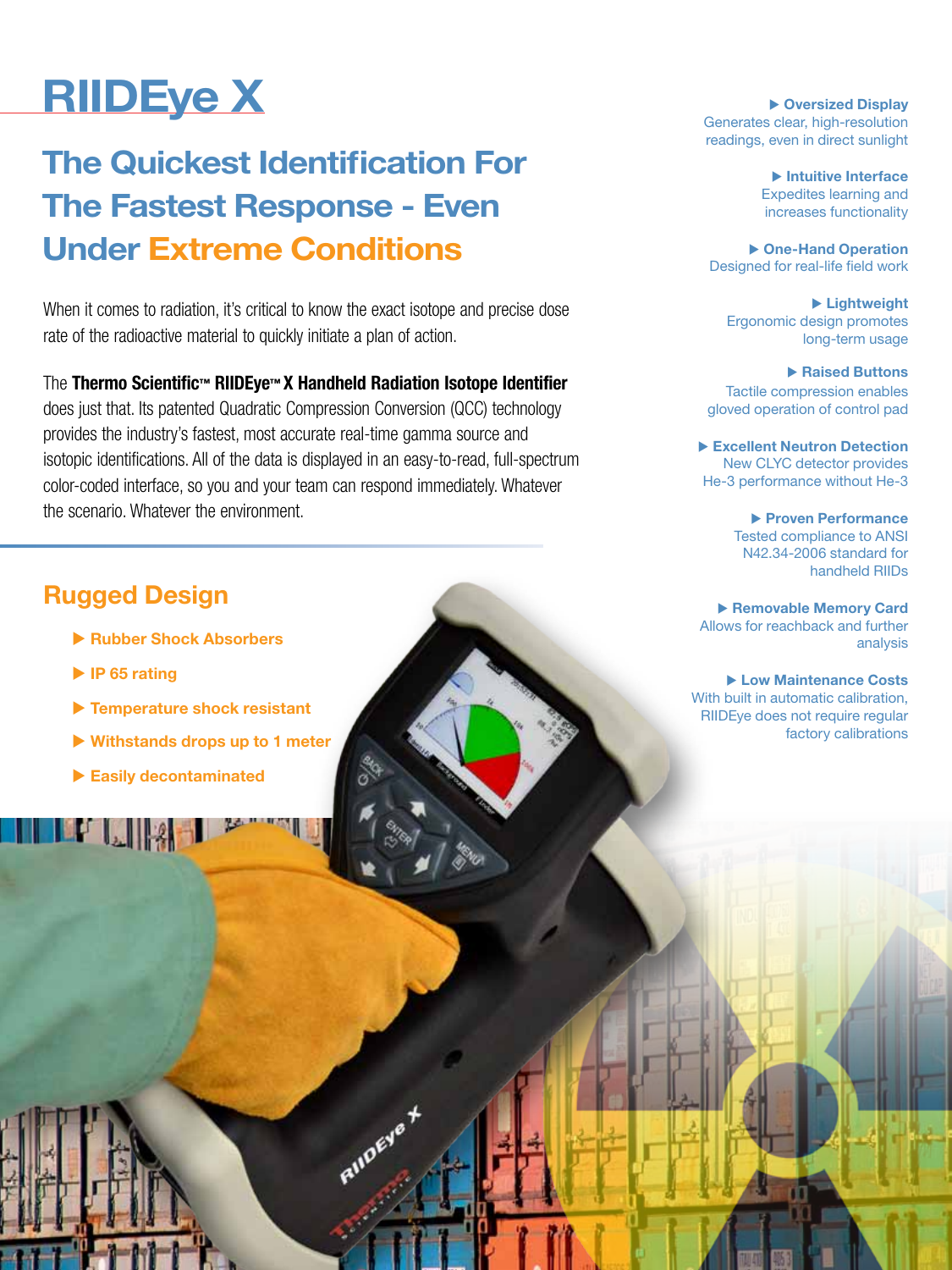

## Spectroscopy Simplified

### **QCC**

Our unique, patented QCC algorithm maximizes the scintillation detector capabilities of RIIDEye instruments. It resolves difficult to see low energy peaks by expanding the number of channels, while simultaneously compressing high energy peaks which improves the signal-to-noise ratio. By compressing higher energies and expanding lower energies the RIIDEye differentiates typical benign isotopes from those found in threat material, such as SNM.

U.S. Patent No. 5,608,222

SNM Assist

Special Nuclear Material can be hidden in many ways within the stream of commerce that can greatly affect its ability to be detected. To account for real world variability, SNM Assist analyzes the acquired ID spectrum in real time and automatically displays the optimum scan time to accurately detect the presence of SNM (Pu, U, Np).



**▲** The RIIDEye X operator can view the real-time spectra build of isotopes present in the environment as the identification scan is in process.

Isotopes are color coded to visually alert the operator to the presence of benign, threatening or unknown sources and indicates the moment an accurate identification is made.

When activated, SNM Assist automatically calculates and alternately displays the optimal ID scan time, for the current environment, with the actual time remaining.

With Real Time Spectra Building and SNM Assist, users can customize the scan duration in real time for fast, reliable and efficient results.

## Operational Applications

- $\blacktriangleright$  First Responders
- Security Forces
- **Military Operations**
- $\triangleright$  Scrap and Recycling Industry
- **Example 1 Landfill and Waste Water Treatment**

For more on the new RIIDEye X Handheld Radiation Isotope Identifier and other related products, contact your Thermo Fisher Scientific sales rep. Or visit our website at thermoscientific.com/RIIDEyeX now.